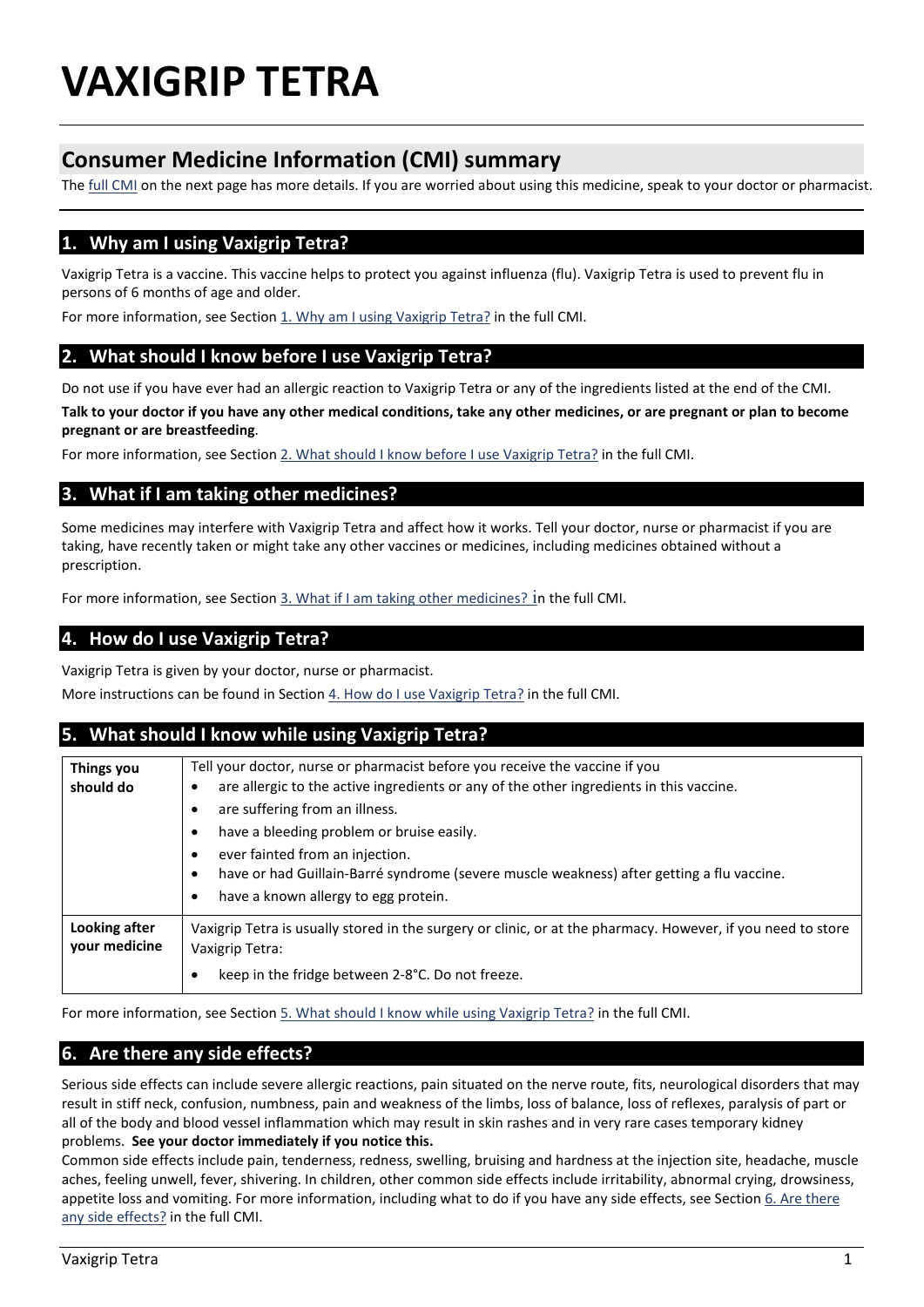# <span id="page-1-2"></span><span id="page-1-0"></span>**Vaxigrip Tetra**

**Active ingredient(s):** Influenza virus haemagglutinin

## **Consumer Medicine Information (CMI)**

This leaflet provides important information about using Vaxigrip Tetra. **You should also speak to your doctor or pharmacist if you would like further information or if you have any concerns or questions about using Vaxigrip Tetra.**

**This vaccine can be given to adults and children so you may be reading this leaflet for you or for your child.**

#### **Where to find information in this leaflet:**

- 1. [Why am I using Vaxigrip Tetra](#page-0-0) ?
- 2. [What should I know before I use Vaxigrip Tetra?](#page-0-1)
- 3. [What if I am taking other medicines?](#page-0-2)
- 4. [How do I use Vaxigrip Tetra?](#page-0-3)
- 5. [What should I know while using Vaxigrip Tetra?](#page-0-4)
- 6. [Are there any side effects?](#page-0-5)
- 2. [What should I know before I use Vaxigrip Tetra](#page-1-1) ?
- 3. [What if I am taking other medicines?](#page-1-2)
- 4. [How do I use Vaxigrip Tetra?](#page-2-2)
- 5. [What should I know while using Vaxigrip Tetra](#page-2-0) ?
- 6. [Are there any side effects?](#page-2-3)
- 7. [Product details](#page-3-0)

## **1. Why am I using Vaxigrip Tetra**

#### **Vaxigrip Tetra contains the active ingredient influenza virus haemagglutinin**.

Vaxigrip Tetra is a vaccine for persons 6 months of age and older. This vaccine helps to protect you against influenza (flu).

When a person is given the vaccine, the immune system (the body's natural defence system) will produce its own protection against the influenza virus. None of the ingredients in the vaccine can cause flu.

Flu is a disease that can spread rapidly and is caused by different types of strains that can change every year. Therefore, this is why you might need to be vaccinated every year. The greatest risk of catching flu is during the cold months between June and September. If you were not vaccinated in the autumn, it is still sensible to be vaccinated up until the spring since you run the risk of catching flu until then. Your doctor will be able to recommend the best time to be vaccinated.

As with all vaccines, Vaxigrip Tetra may not fully protect all persons who are vaccinated.

## <span id="page-1-1"></span>**2. What should I know before I use Vaxigrip Tetra?**

#### **Warnings**

#### **Do not use Vaxigrip Tetra:**

if you are allergic to the active ingredients or any of the ingredients listed at the end of this leaflet. Symptoms of allergic reaction may include difficulty breathing, shortness of breath, swelling of the face, lips, throat or tongue, cold, clammy skin, palpitations, dizziness, weakness, fainting, rash or itching. If you are not sure if you are allergic, talk to your doctor, nurse or pharmacist before you receive Vaxigrip Tetra.

Always check the ingredients to make sure you can receive this vaccine.

#### **Tell your doctor, nurse or pharmacist:**

- if you have an acute illness with or without high temperature.
- If you have or have had an immune response problem because the immune response to the vaccine may be diminished.
- If you have a bleeding problem or bruise easily.
- If you have ever fainted from an injection. Fainting, sometimes with falling, can occur during, following, or even before, any injection with a needle.
- If you have or have had Guillain-Barré syndrome (severe muscle weakness) after getting a flu vaccine.
- If you have a known allergy to egg protein.

**After vaccination, you may be at risk of developing certain side effects. It is important you understand these risks and how to monitor for them. See additional information under Section [6. Are there any side effects?](#page-2-1)**

#### **Pregnancy and breastfeeding**

Check with your doctor if you are pregnant or intend to become pregnant.

Your doctor will discuss the possible risks and benefits of having Vaxigrip Tetra during pregnancy or breastfeeding. Due to the known adverse consequences of influenza infection in pregnant women, health authorities recommend vaccination for pregnant women.

Your doctor should make sure the benefits of vaccination outweigh the risks when recommending Vaxigrip Tetra.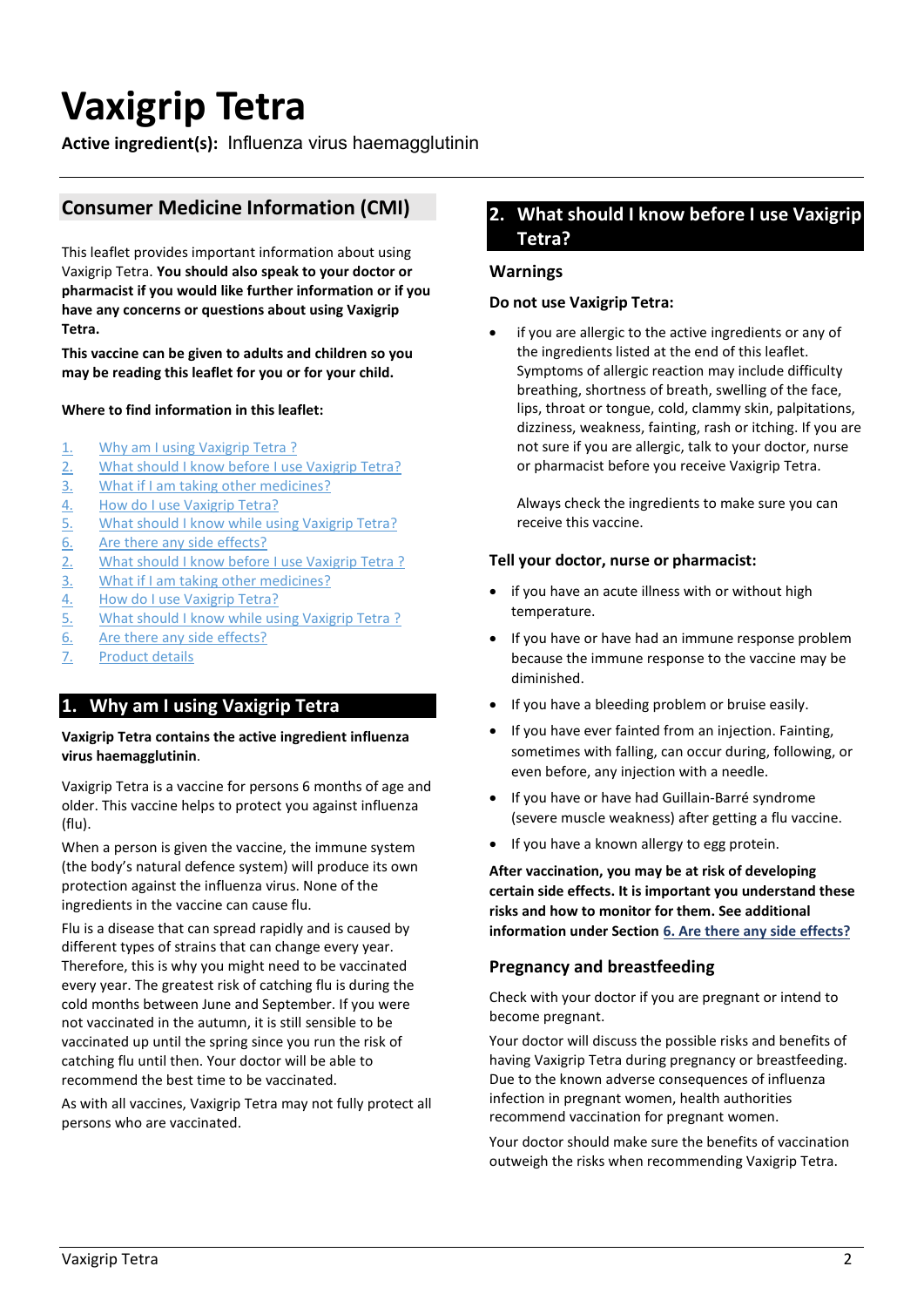## **3. What if I am taking other medicines?**

**Some medicines may interfere with Vaxigrip Tetra and affect how it works. Tell your doctor, nurse or pharmacist if** 

You are taking, have recently taken or might take any other vaccines or medicines, including any medicines, vitamins or supplements that you buy without a prescription from your pharmacy, supermarket or health food shop.

Your doctor will advise you if Vaxigrip Tetra is to be given with another vaccine.

Check with your doctor or pharmacist if you are not sure about what medicines, vitamins or supplements you are taking and if these affect Vaxigrip Tetra.

## <span id="page-2-2"></span>**4. How do I use Vaxigrip Tetra?**

#### **How much to use**

Vaxigrip Tetra is given by your doctor, nurse or pharmacist as a 0.5 mL injection in the muscle in the upper arm (preferably). For infants, the injection is normally given into the muscle of the thigh.

Children less than 9 years old, who have not been vaccinated against influenza before require a second injection a month later. Doses of influenza vaccine for infants and young children are decided by your doctor based on the official national recommendations.

## <span id="page-2-0"></span>**5. What should I know while using Vaxigrip Tetra?**

#### **Things you should do**

#### **Call your doctor straight away if you:**

You notice signs of allergic reaction may include difficulty breathing, shortness of breath, swelling of the face, lips, throat or tongue, cold, clammy skin, palpitations, dizziness, weakness, fainting, rash or itching.

#### **Driving or using machines**

Vaxigrip Tetra has no or negligible effect on your ability to drive and use machine.

#### **Looking after your medicine**

Vaxigrip Tetra is usually stored in the doctor's surgery or clinic, or at the pharmacy. However, if you need to store Vaxigrip Tetra:

- keep it where young children cannot reach it.
- keep Vaxigrip Tetra in the original pack until it is time for it to be given.
- keep it in the refrigerator, store at 2°C to 8°C. Do not freeze Vaxigrip Tetra.

Do not use Vaxigrip Tetra after the expiry date which is stated on the carton after EXP.

Do not use Vaxigrip Tetra if the packaging is torn or shows signs of tampering.

#### **Getting rid of unwanted Medicine**

<span id="page-2-1"></span>Medicines including vaccines should not be disposed of via wastewater or household waste. Ask your pharmacist how to dispose of medicines no longer required. These measures will help to protect the environment.

## <span id="page-2-3"></span>**6. Are there any side effects?**

All medicines can have side effects. If you do experience any side effects, most of them are minor and temporary. However, some side effects may need medical attention.

See the information below and, if you need to, ask your doctor or pharmacist if you have any further questions about side effects.

#### **Less serious side effects**

| Less serious side effects                                                                                                                                                                                                                            | What to do                                                                                                       |
|------------------------------------------------------------------------------------------------------------------------------------------------------------------------------------------------------------------------------------------------------|------------------------------------------------------------------------------------------------------------------|
| pain, tenderness, redness,<br>swelling, bruising and hardness<br>at the injection site<br>feeling unwell<br>headache<br>muscle aches<br>fever<br>shivering<br>irritability, abnormal crying,<br>drowsiness, appetite loss,<br>vomiting (in children) | Speak to your<br>doctor if you<br>have any of<br>these less<br>serious side<br>effects and<br>they worry<br>vou. |

## **Serious side effects**

| Serious side effects                                                                                                                                                                                                                                                                                                                                                                                                                                                                                                                | What to do                                                                                                                                                                                     |
|-------------------------------------------------------------------------------------------------------------------------------------------------------------------------------------------------------------------------------------------------------------------------------------------------------------------------------------------------------------------------------------------------------------------------------------------------------------------------------------------------------------------------------------|------------------------------------------------------------------------------------------------------------------------------------------------------------------------------------------------|
| Pain situated on the nerve route<br>(neuralgia), fits (convulsion),<br>neurological disorders that may<br>result in stiff neck<br>Confusion, numbness, pain and<br>weakness of the limbs, loss of<br>balance, loss of reflexes,<br>paralysis of part or all of the<br>body (encephalomyelitis,<br>neuritis, Guillain-Barre<br>syndrome)<br><b>Blood vessel inflammation</b><br>(vasculitis) which may result in<br>skin rashes and in very rare<br>cases temporary kidney<br>problems.<br>severe allergic reaction<br>(anaphylaxis) | Call your<br>doctor<br>straight away<br>or go straight<br>to the<br>Emergency<br><b>Department</b><br>at your<br>nearest<br>hospital if you<br>notice any of<br>these serious<br>side effects. |